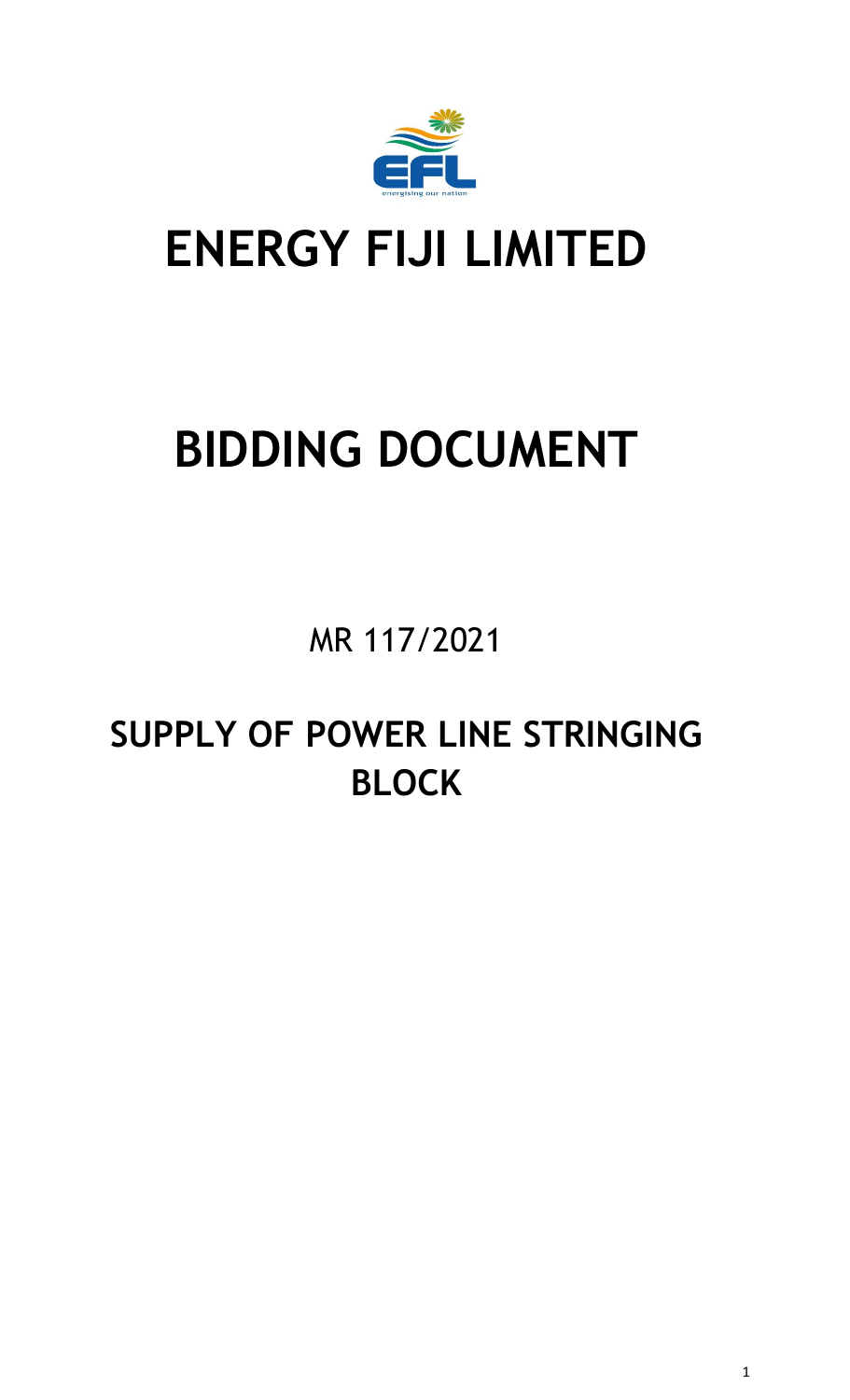#### **Section 1. Instructions to Bidders**

- **1. Scope of Bid** Energy Fiji Limited (hereinafter referred to as "the Employer"), wishes to receive bids for Supply of Powerline Stringing Block as specified in these bidding documents.
- **2. Eligible Bidders** This Invitation to Bid is open to bidders who have sound financial background and have previous experience in supplying Powerline Stringing Block.

Bidders shall provide such evidence of their continued eligibility satisfactory to the Employer as the Employer shall reasonably request.

Bidders shall not be under a declaration of ineligibility for corrupt or fraudulent.

- **3. Eligible Materials, Equipment and Services** The Stringing Block to be supplied under the Contract shall have their origin from reputable companies from various countries. The bidders must provide evidence of the origin of the Stringing Block.
- **4. Qualification of the Bidder** To be qualified for award of Contract, bidders shall submit proposals regarding scheduling and resourcing which shall be provided in sufficient detail to confirm the bidder's capability to fulfil the contract.
- **5. Cost of Bidding** The bidder shall bear all costs associated with the preparation and submission of its bid and the Employer will in no case be responsible or liable for those costs.
- **6. Sealing and Marking of Bids** The bidder shall seal the original copy of the technical proposal, the original copy of the price proposal and each copy of the technical proposal and each copy of the price proposal in separate envelopes clearly marking each one as: "ORIGINAL-PROPOSAL", and "COPY PROPOSAL", etc. as appropriate.

The bidder shall seal the original bids and each copy of the bids in an inner and an outer envelope, duly marking the envelopes as "ORIGINAL" and "COPY".

The inner and outer envelopes shall be addressed to the Employer at the following address:

> Jitendra Reddy Manager Procurement, Inventory & Supply Chain, 2 Marlow Street, Suva, FIJI. Phone: 679 9992400 Facsimile: 679 331 1882 Email: [JReddy@efl.com.fj](mailto:JReddy@efl.com.fj)

#### And

bear the following identification: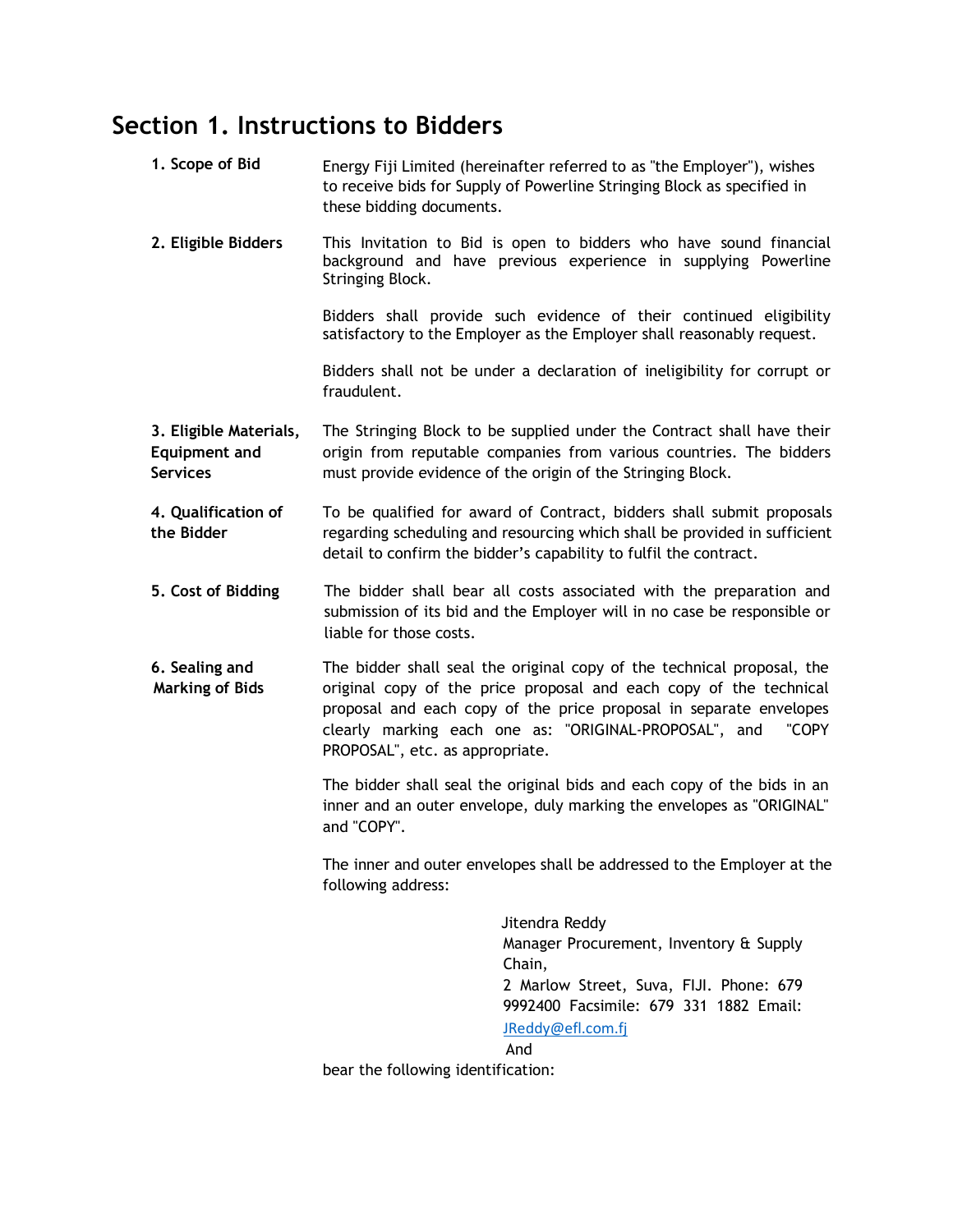- Bid for: SUPPLY OF POWERLINE STRINGING BLOCK
- Bid Tender Number: **MR 117/2021**

Alternatively, those bidders who wish to submit electronic copies can do so via TenderLink by registering their interest at: <https://www.tenderlink.com/efl> "

**7. Deadline for Submission of Bids** Bids must be received by the Employer at the address specified above no later than 1600 hours (Fiji Time) (7<sup>th</sup> July 2021).

The Employer may, at its discretion, extend the deadline for submission of bids by issuing an addendum, in which case all rights and obligations of the Employer and the bidders previously subject to the original deadline will thereafter be subject to the deadlines extended.

**8. Late Bids** Any bid received by the Employer after the deadline for submission of bids prescribed will be rejected and returned unopened to the bidder.

**9. Modification and Withdrawal of Bids** The bidder may modify or withdraw its bid after bid submission, provided that written notice of the modification or withdrawal is received by the Employer prior to the deadline for submission of bids.

> The bidder's modification or withdrawal notice shall be prepared, sealed, marked and delivered, with the outer and inner envelopes additionally marked "MODIFICATION" or "WITHDRAWAL", as appropriate. A withdrawal notice may also be sent by fax but must be followed by a signed confirmation copy.

> No bid may be modified by the bidder after the deadline for submission of bids.

- **10. Employer's Right to Accept any Bid and to Reject any or all Bids** The Employer reserves the right to accept or reject any bid, and to annul the bidding process and reject all bids, at any time prior to award of Contract, without thereby incurring any liability to the affected bidder or bidders or any obligation to inform the affected bidder or bidders of the grounds for the Employer's action.
- **11. Notification of Award** Prior to expiration of the period of bid validity prescribed by the Employer, the Employer will notify the successful bidder by fax/email, confirmed by registered letter, that its bid has been accepted. This letter (hereinafter and in the Conditions of Contract called the "Letter of Acceptance") shall name the sum which the Employer will pay the Contractor in consideration of the execution, completion and maintenance of the Works by the Contractor as prescribed by the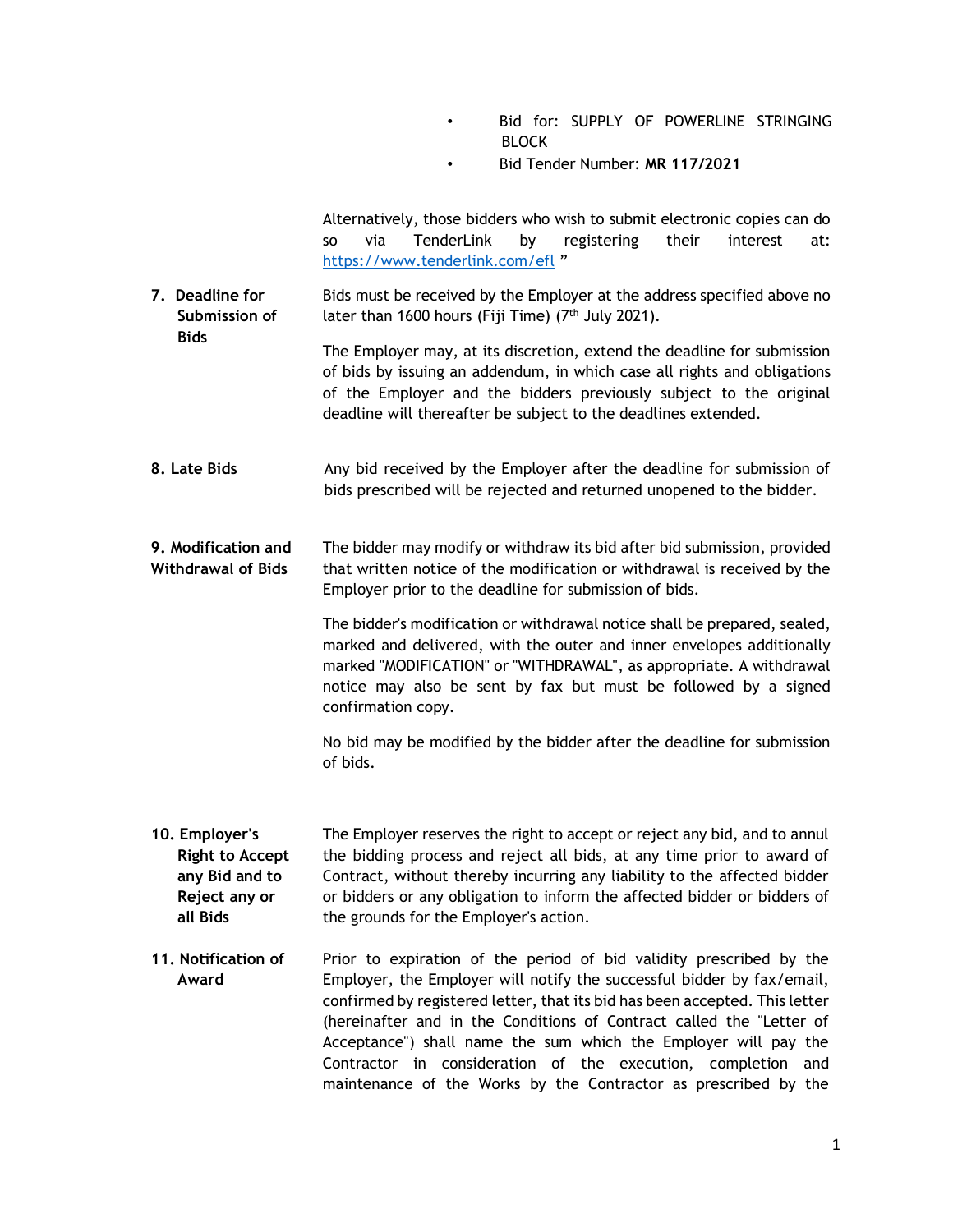|                                                         | Contract (hereinafter and in the Conditions of Contract called "the<br>Contract Price").                                                                                                                                                                                                                                                                                                                                                                                                         |
|---------------------------------------------------------|--------------------------------------------------------------------------------------------------------------------------------------------------------------------------------------------------------------------------------------------------------------------------------------------------------------------------------------------------------------------------------------------------------------------------------------------------------------------------------------------------|
|                                                         | The notification of award will constitute the formation of the Contract.                                                                                                                                                                                                                                                                                                                                                                                                                         |
|                                                         | Upon the furnishing by the successful bidder of a performance security,<br>the Employer will promptly notify the other bidders that their bids have<br>been unsuccessful.                                                                                                                                                                                                                                                                                                                        |
| 12. Signing of<br>Contract<br>Agreement                 | At the same time that he notifies the successful bidder that its bid has<br>been accepted, the Employer will send the bidder the Form of Contract<br>Agreement provided in the bidding documents, incorporating all<br>agreements between the parties.                                                                                                                                                                                                                                           |
|                                                         | Within 7 days of receipt of the Form of Agreement, the successful bidder<br>shall sign the Form and return it to the Employer.                                                                                                                                                                                                                                                                                                                                                                   |
| 13. Corrupt or<br><b>Fraudulent</b><br><b>Practices</b> | The Employer requires that the Contractor observe the highest standard<br>of ethics during the procurement and execution of such contracts. In<br>Pursuance of this policy, the Employer:<br>defines, for the purposes of this provision, the terms set forth below<br>(a)                                                                                                                                                                                                                       |
|                                                         | as follows:<br>(i) "corrupt practice" means behavior on the part of officials in<br>the public or private sectors by which they improperly and<br>unlawfully enrich themselves and/or those close to them, or<br>induce others to do so, by misusing the position in which they<br>are placed, and it includes the offering, giving, receiving or<br>soliciting of anything of value to influence the action of any<br>such official in the procurement process or in contract<br>execution; and |
|                                                         | (ii) "fraudulent practice" means a misrepresentation of facts in<br>order to influence a procurement process or the execution of<br>a contract to the detriment of the Employer, and includes<br>collusive practice among bidders (prior to or after bid<br>submission) designed to establish bid prices at artificial non-<br>competitive levels and to deprive the Employer of the<br>benefits of free and open competition;                                                                   |
|                                                         | EFL will reject a proposal for award if it determines that the bidder<br>(b)<br>recommended for award has engaged in corrupt or fraudulent<br>practices in competing for the contract in question.                                                                                                                                                                                                                                                                                               |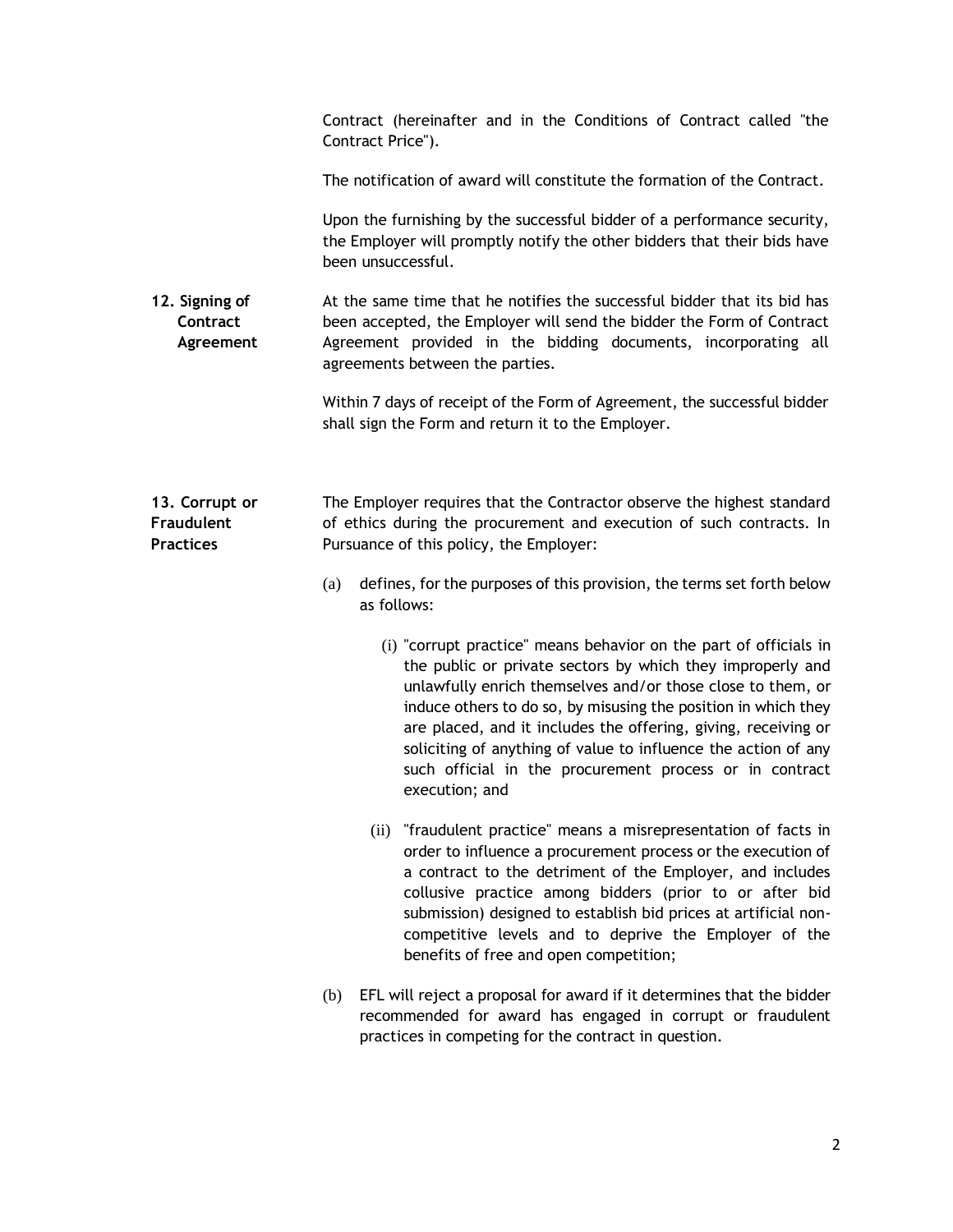### **Table of Contents**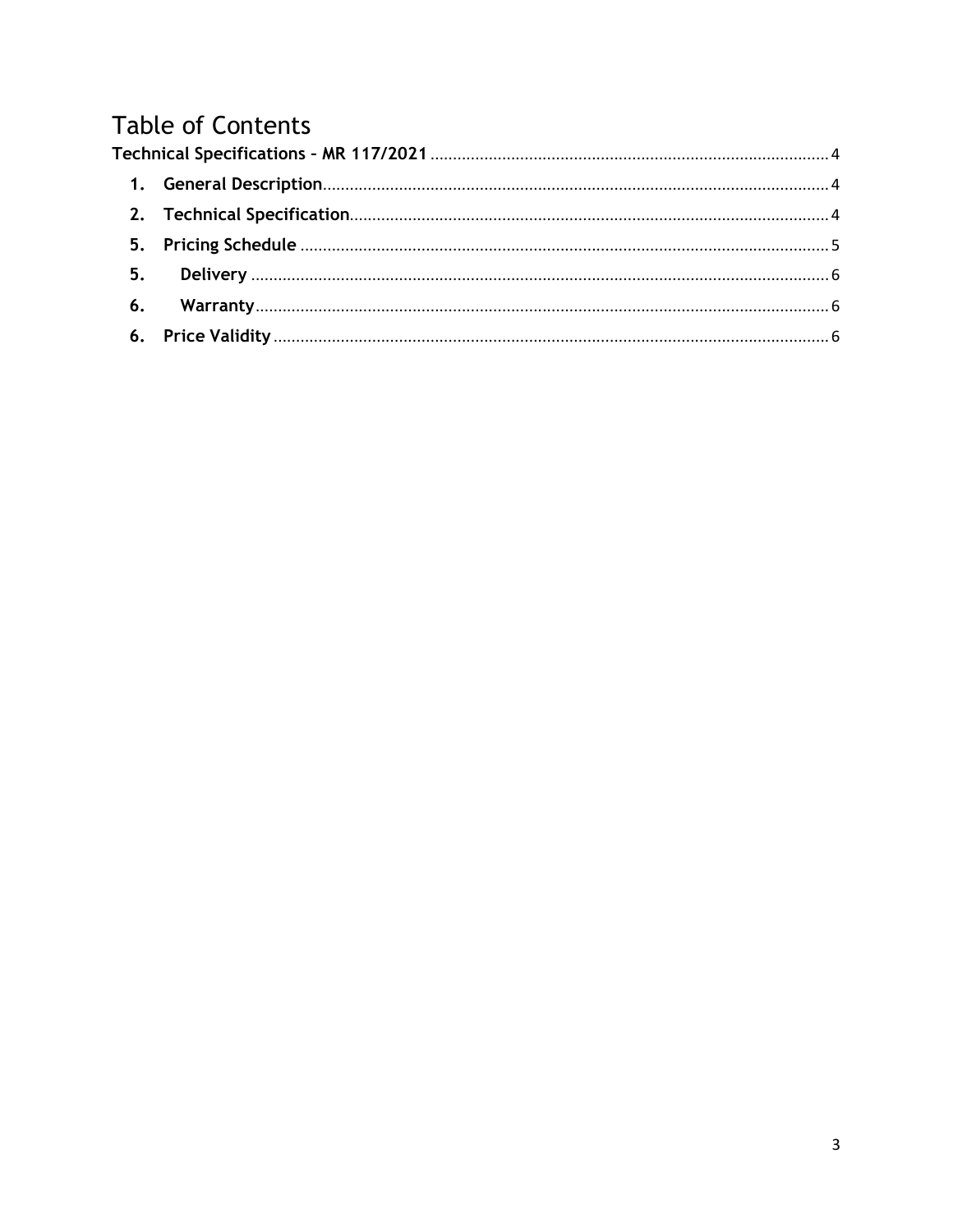#### **Technical Specifications – MR 117/2021 SUPPLY OF POWERLINE STRINGING BLOCK**

#### <span id="page-5-1"></span><span id="page-5-0"></span>**1. General Description**

This tender is to purchase quality, durable and reliable Stringing Blocks for stringing of 33kV Powerlines for the Energy Fiji Limited. The bidder's proposal shall address all specification and provide sufficient information and supporting documentation in order to determine compliance.



*Figure 1 Stringing Block*

Note: The above figure can be used for reference only. It does not depicts the actual item required.

#### <span id="page-5-2"></span>**2. Technical Specification**

**Note to bidders**: Please submit a copy the table below with your products details (in the BIDDERS COMMENTS column) in comparison to what is required by the employer. Also submit the datasheet of the product.

| Specification                               | <b>Requirements</b>                          | <b>Bidders Comments</b> |
|---------------------------------------------|----------------------------------------------|-------------------------|
| Brand of product                            | Bidder to specify                            |                         |
| Origin of Product                           | Bidder to specify                            |                         |
| <b>Stringing Block Material</b>             | Aluminum alloy                               |                         |
| Weight                                      | Approximately 12.5lbs/5.66kg or              |                         |
|                                             | less                                         |                         |
| Working load                                | Up to 2500lbs/1133.98kg                      |                         |
| Type of usage                               | Suspension and cross arm mounted             |                         |
| Suspension fitting<br>connection point type | Socket connection at the top of<br>the block |                         |
| <b>Fittings</b>                             | No.8 Clevis with ball eyes                   |                         |
| Side gate assembly                          | Spring loaded latch for conductor            |                         |
|                                             | clip-in and hot stick operations             |                         |
| Cross arm usage                             | 5 positions                                  |                         |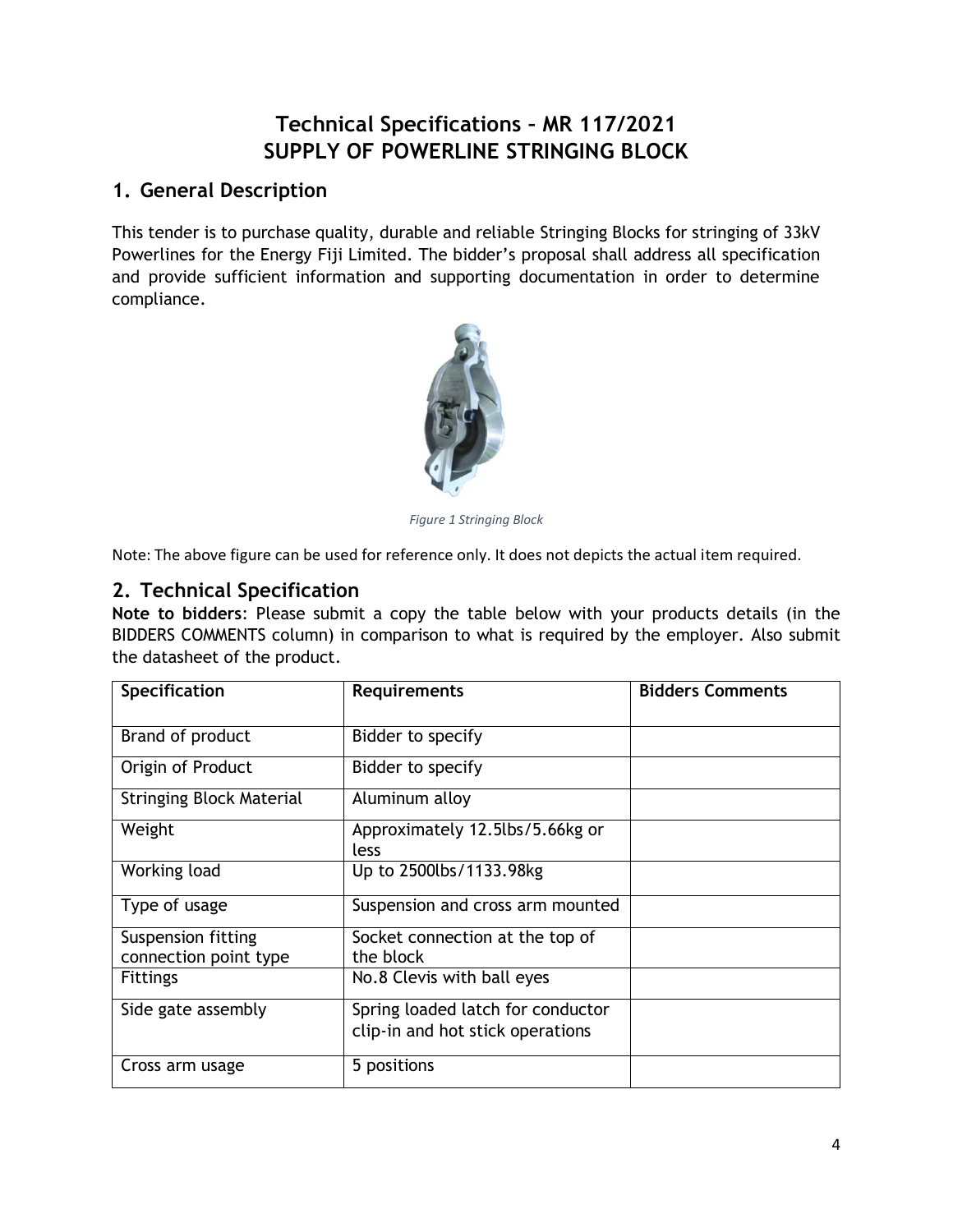| Cross arm bracket size                | 8 inches x 6 inches or 200mm x<br>150mm                                              |  |
|---------------------------------------|--------------------------------------------------------------------------------------|--|
| <b>Sheave Material</b>                | Aluminum alloy                                                                       |  |
| Sheave outer diameter                 | Approximately 7 inches                                                               |  |
| Sheave rim Width                      | Approximately 3 inches                                                               |  |
| Sheave throat                         | Approximately 3.125 inches                                                           |  |
| <b>Sheave Bearings</b>                | Ball Bearings sealed and lubricated<br>for life under normal operating<br>conditions |  |
| Sheave efficiency during<br>stringing | Approximately 98%                                                                    |  |
| Warranty                              | 3 Years                                                                              |  |
| <b>Product Datasheet</b>              | Bidder to submit with the bid                                                        |  |

#### **3. Quality and Environment Assurance**

The quality assurance system of design, manufacture, and inspection shall conform to ISO 9001.

Quality assurance certificate according to ISO 9001 issued by an authorized inspection agency shall be submitted with the bid.

Bids will not be considered if the manufacturer's experience or quality assurance system does not meet the above requirements.

#### **4. Information to be Supplied**

The following information shall be supplied with the offer:

- a) Bidders FNPF Compliance
- b) Bidder TAX compliance certificate
- c) Business Registration
- d) FNU Compliance
- e) Products liability insurance certificate.

#### <span id="page-6-0"></span>**5. Pricing Schedule**

| <b>Item</b><br>No. | <b>Item Required</b>                                                                 | Qty | <b>Unit Price</b><br>(FJD VIP) | <b>Total Price</b><br>(FJD VIP) |
|--------------------|--------------------------------------------------------------------------------------|-----|--------------------------------|---------------------------------|
|                    | Supply of Stringing Block<br>(Inclusive of Sheave, Clevis and cross)<br>arm bracket) | 60  |                                |                                 |

*Note Hand Written bids will not be accepted.*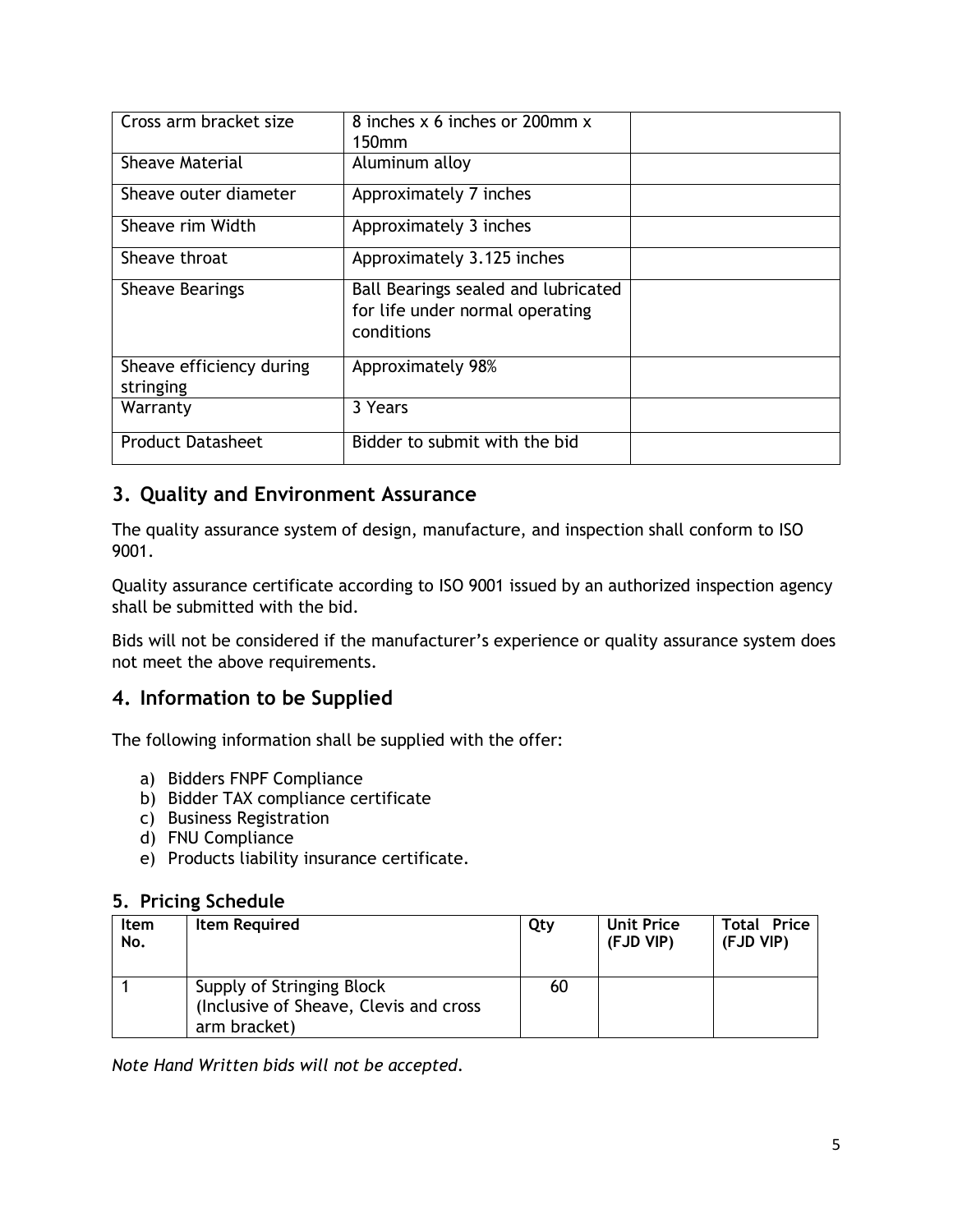#### <span id="page-7-0"></span>**5. Delivery**

The bidder is to state the estimated time of delivery from issue of purchase order. Maximum allowable delivery time to be 4 weeks from issue of Purchase Order. The delivery location shall be EFL Kinoya Depot.

#### <span id="page-7-1"></span>**6. Warranty**

The bidder is to also state warranty details and submit in their tender submission. The required warranty for the product is 3 years.

#### <span id="page-7-2"></span>**6. Price Validity**

The prices must be valid for a minimum of 3 months from date of close of tender. In exceptional circumstances, EFL may solicit the Bidder's consent to an extension of the period of validity. The request and the responses thereto shall be made in writing.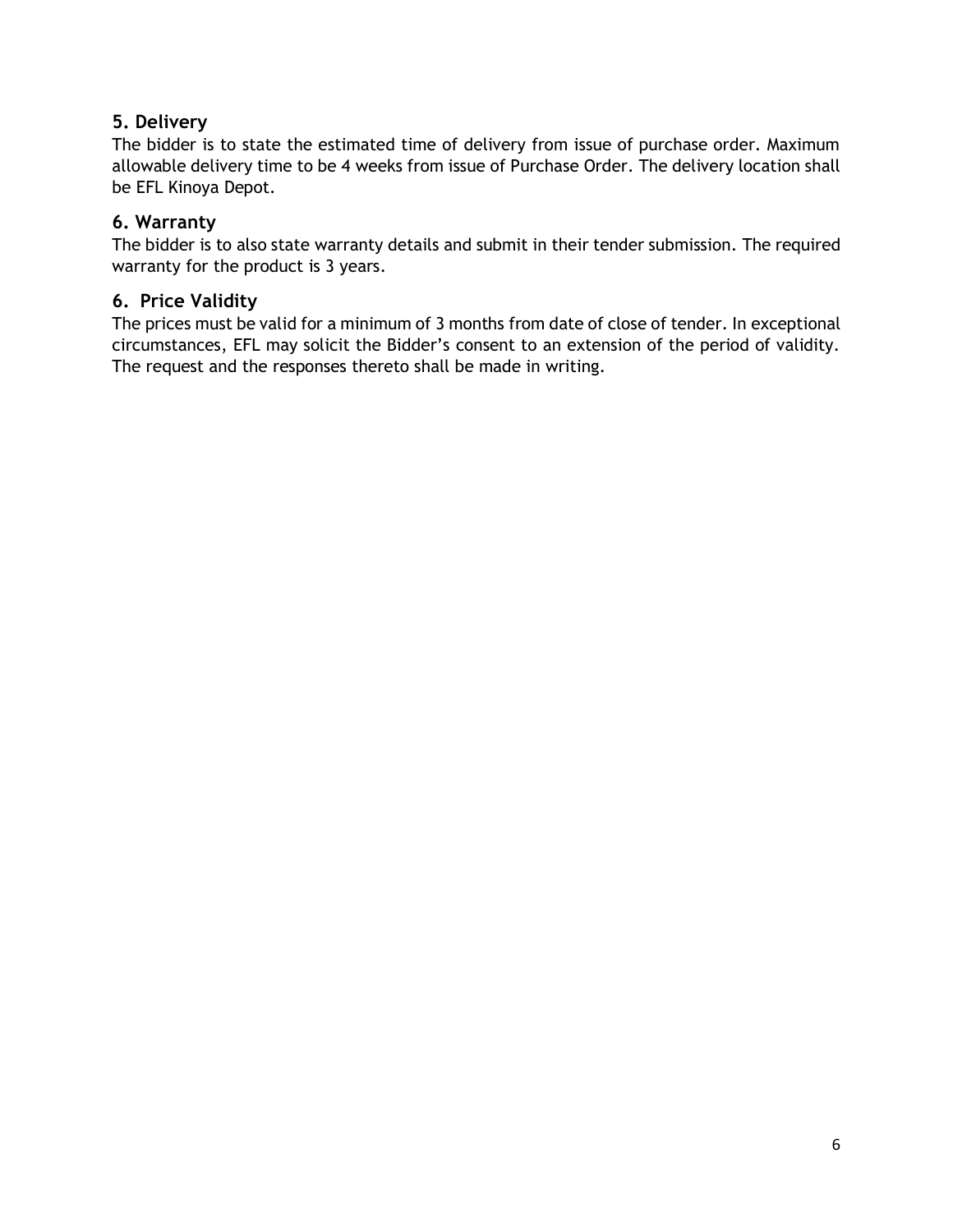#### **TENDER SUBMISSION CHECK LIST**

| The Bidders must ensure that the details and documentation mention below |
|--------------------------------------------------------------------------|
| must submitted as part of their tender Bid                               |

Tender Number Tender Name 1. Full Company Name: **(Attach copy of Registration Certificate)** 2. Director/Owner(s): 3. Postal Address: 4. Phone Contact: 5. Fax Number: 6. Email address: 7. Office Location: 8. TIN Number: **(Attach copy of the VAT/TIN Registration Certificate - Local Bidders Only)** 9. Company Registration Number: **(Attach copy of the Business License)** 10. FNPF Employer Registration Number: **(For Local Bidders only)** 11. Contact Person: I declare that all the above information is correct. Name: Position: where the contract of the contract of the contract of the contract of the contract of the contract of the contract of the contract of the contract of the contract of the contract of the contract of the contract o

Sign: Date: \_\_\_\_\_\_\_\_\_\_\_\_\_\_\_\_\_\_\_\_\_\_